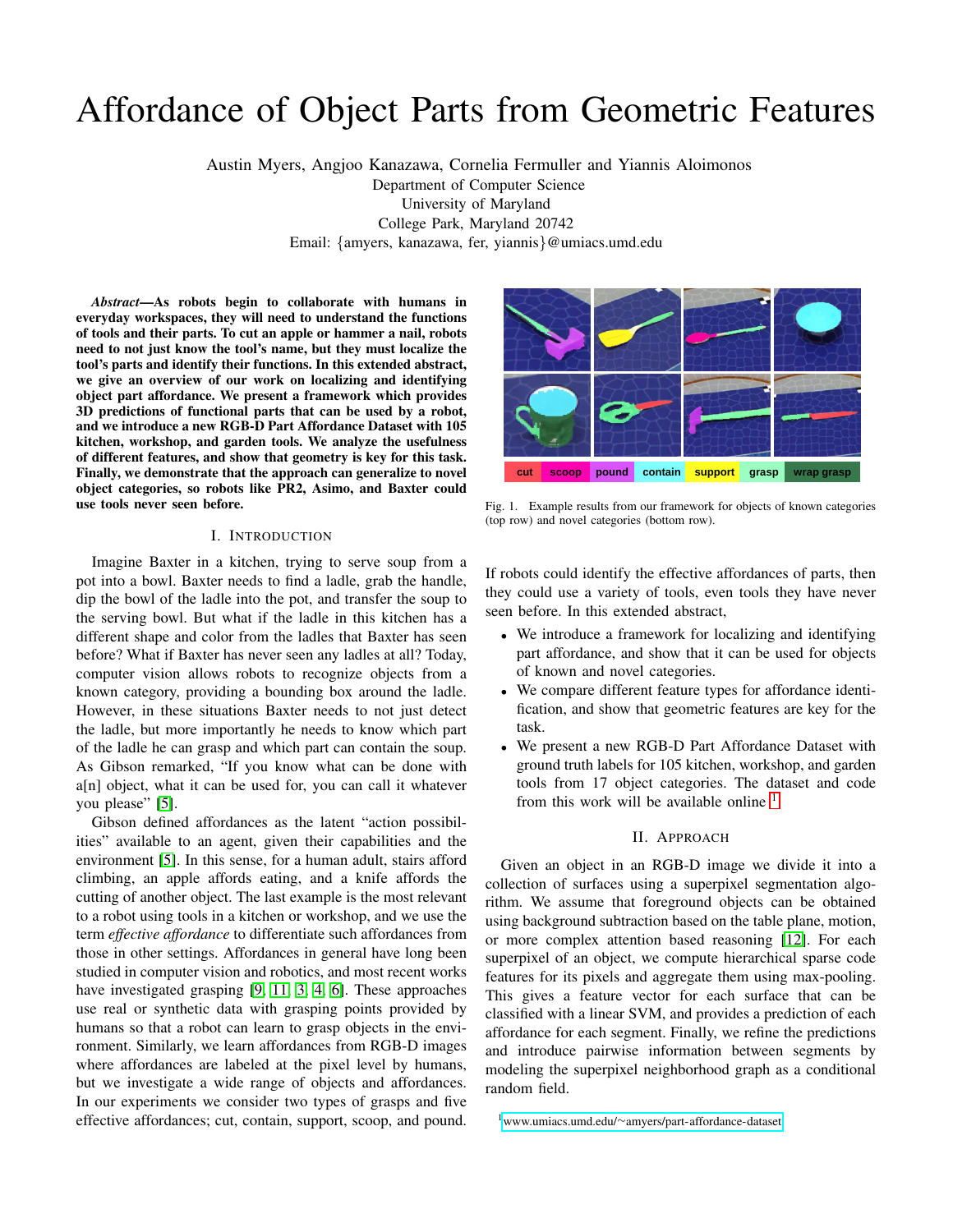

Fig. 2. Our framework for part affordance localization and identification. An RGB-D image is segmented into superpixels, where each segment serves as a candidate part surface (left). For each superpixel, hierarchical sparse code features are extracted from color, depth, normal, and curvature information (middle). Superpixels are classified using a linear SVM, and the final labeling is refined using a CRF (right).

#### *A. Superpixel Segmentation*

Man-made tools are typically composed of parts, where each part is a collection of *surfaces* that can provide an effective affordance. We define a surface's effective affordance by the way it comes in contact with the objects that they affect. For example, the inner surface of a cup is "contain" since it contacts the liquid that it holds. The outer surface of the cup on the other hand does not "contain" liquids, but it can be held by a hand using a "wrap-grasp". Since we consider the surfaces that make up object parts, we take a segmentation based approach to affordance identification. We use a modified SLIC [\[1\]](#page-2-7), incorporating depth and surface normal information, to divide objects in the RGB-D image into small surface fragments. Using color, depth, and surface normals is important to achieve a good segmentation, since affordance parts are usually connected to other surfaces with different affordances but with some properties in common.

## *B. Geometric Features for Affordance Identification*

Our goal is to predict the affordances of these surfaces from their features, such as those from a Kinect sensor. We hypothesize that *there is a deep relationship between effective affordance and geometry* of a part, since the geometric and physical properties of objects are closely tied to the ways they can interact with the environment. To test this, we use feature learning to extract useful representations from each of several feature types; color, grayscale, depth, surface normal, and curvature. In addition to providing an equal footing to compare feature types, recent feature learing methods like [\[2,](#page-2-8) [10\]](#page-2-9) have achieved state-of-the-art performance on computer vision tasks. We use a hierarchical sparse coding technique, M-HMP [\[2\]](#page-2-8), to extract representations for each of the pixellevel features.

For each superpixel, we compute the M-HMP features of its pixels and aggregate them using max-pooling. This gives a feature vector for each surface that can be classified with a linear SVM. To refine the predictions we introduce pairwise information between segments  $\vec{S}$  by modeling assignments  $\vec{c}$ over the superpixel neighborhood graph  $G(S, E)$  as a conditional random field [\[7\]](#page-2-10). We model the posterior distribution

$$
-\log P(c|G) = \sum_{s_i \in S} \Phi(c_i|s_i) + w \sum_{(s_i, s_j) \in E} \Psi(c_i, c_j|s_i, s_j),
$$
\n(1)

where the unary potential  $\Phi$  is determined by the SVM, and  $w$  is a weight on the pairwise potential. The pairwise term is

$$
\Psi(c_i, c_j | s_i, s_j) = \left(\frac{B(s_i, s_j)}{1 + ||s_i - s_j||}\right) \delta(c_i \neq c_j).
$$
 (2)

where  $\delta$  is an indicator function, and  $B(s_i, s_j)$  is the length of the shared boundary between  $s_i$  and  $s_j$ .

# III. RGB-D PART AFFORDANCE DATASET

We developed a new dataset tailored to everyday tools and the affordances of their parts. The dataset contains 105 kitchen, workshop, and garden tools, and provides pixel-level affordance labels for more than 10,000 RGB-D frames covering a full 360° range of views. These objects were collected from 17 different object categories with 7 affordances: grasp, wrapgrasp, cut, contain, support, scoop, and pound. Examples of the five effective affordances are shown in figure [3.](#page-1-0) The dataset is also designed so that each affordance is represented by objects from several categories, which permits zero-shot or novel category test settings.



<span id="page-1-0"></span>Fig. 3. Objects from the RGB-D Part Affordance Dataset. Each column shows example objects with parts that share the same affordance. The top and bottom rows show example training and testing objects for the novel category setting, respectively.